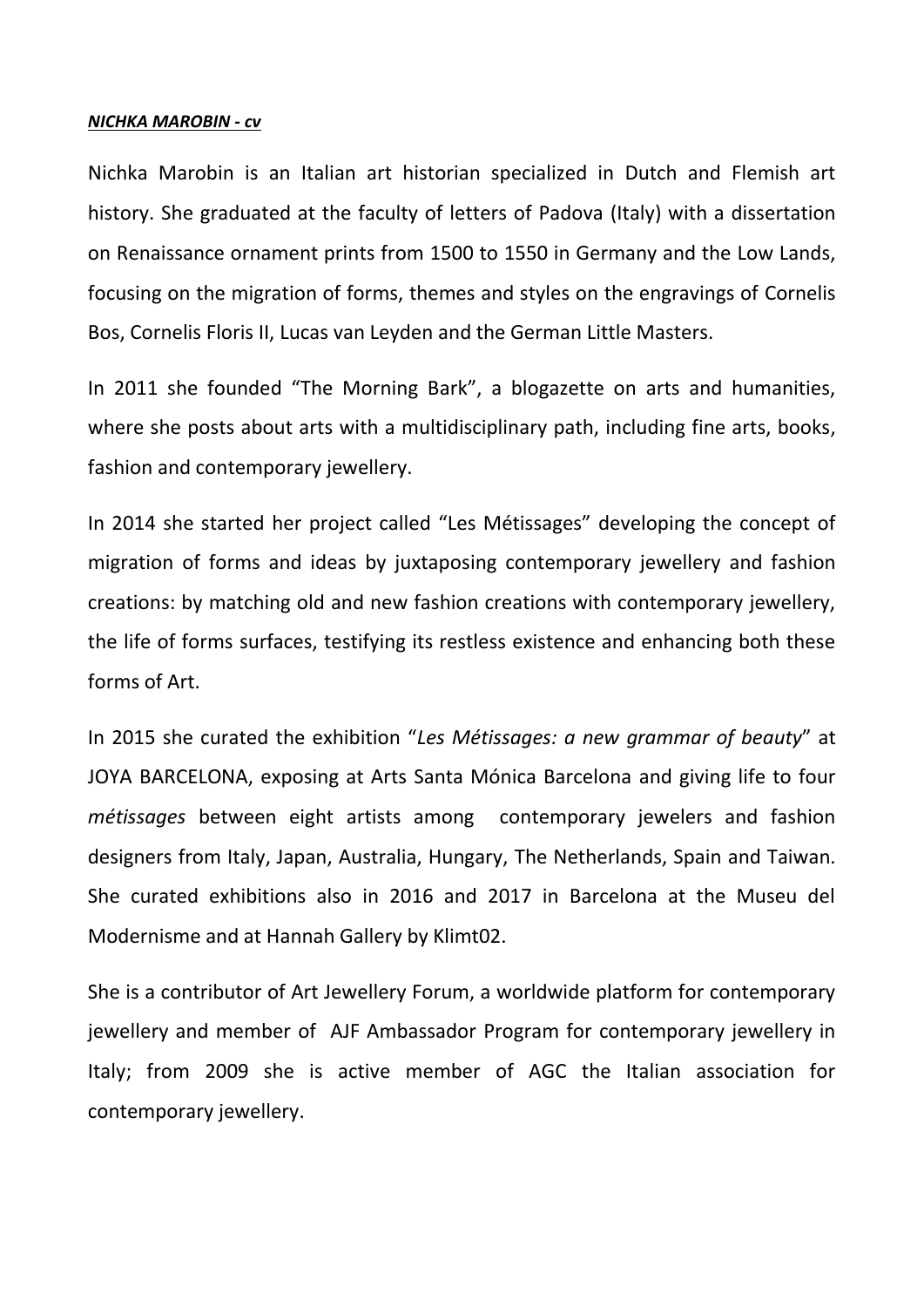Her blogazette, The Morning Bark, is one of the official media partners of JOYA Barcelona, the international contemporary jewellery fair and Gioielli in Fermento, an international contemporary jewellery contest.

She is a passionate collector of contemporary jewellery.

## **TEXTS AND ARTICLES**

"**Il privilegio di farsi portavoce" | "The privilege of being a spokesperson**", text for GIOIELLI IN FERMENTO 2013, exhibition catalogue; May 2013, Vigna delle Arti, Fornello di Ziano Piacentino.

"**E' tutta una questione di sfumature" | "It's all a matter of shades**", text for GIOIELLI IN FERMENTO 2014, exhibition catalogue; May 2014, Vigna delle Arti, Fornello di Ziano Piacentino.

"**[La lunga via della non convenzionalità" | "The long road to unconventionality](http://klimt02.net/forum/articles/gioielli-fermento-2015-long-road-unconventionality-nichka-marobin)**", text for GIOIELLI IN FERMENTO 2015, exhibition catalogue; May 2015, Vigna delle Arti, Fornello di Ziano PIcaentino via KLIMT02.

"**[STRATO-SFERA: Margolis vs. Ganch"](https://artjewelryforum.org/node/7151), article for the series "One on Two**" in ART JEWELRY FORUM, 2015.

*"***[Passé Re-composé"](https://artjewelryforum.org/pass%C3%A9-recompos%C3%A9), exhibition review on** *"***To Recover—13 Artists/13 Versions/13 Jewels"**

KLIMT02 Gallery, Barcelona, Spain, October 7–November 7, 2015 in Art Jewelry Forum.

**["The Other side of Preciousness](http://www.no-gram.com/notebook/12_the-other-side-of-preciousness.html)**", Blogpost for No-Gram, cloud for contemporary Jewellery;

**["The Memory of Things](https://artjewelryforum.org/the-memory-of-things-slotte-versus-talbot)**", article on the series One on Two in Art Jwelry Forum.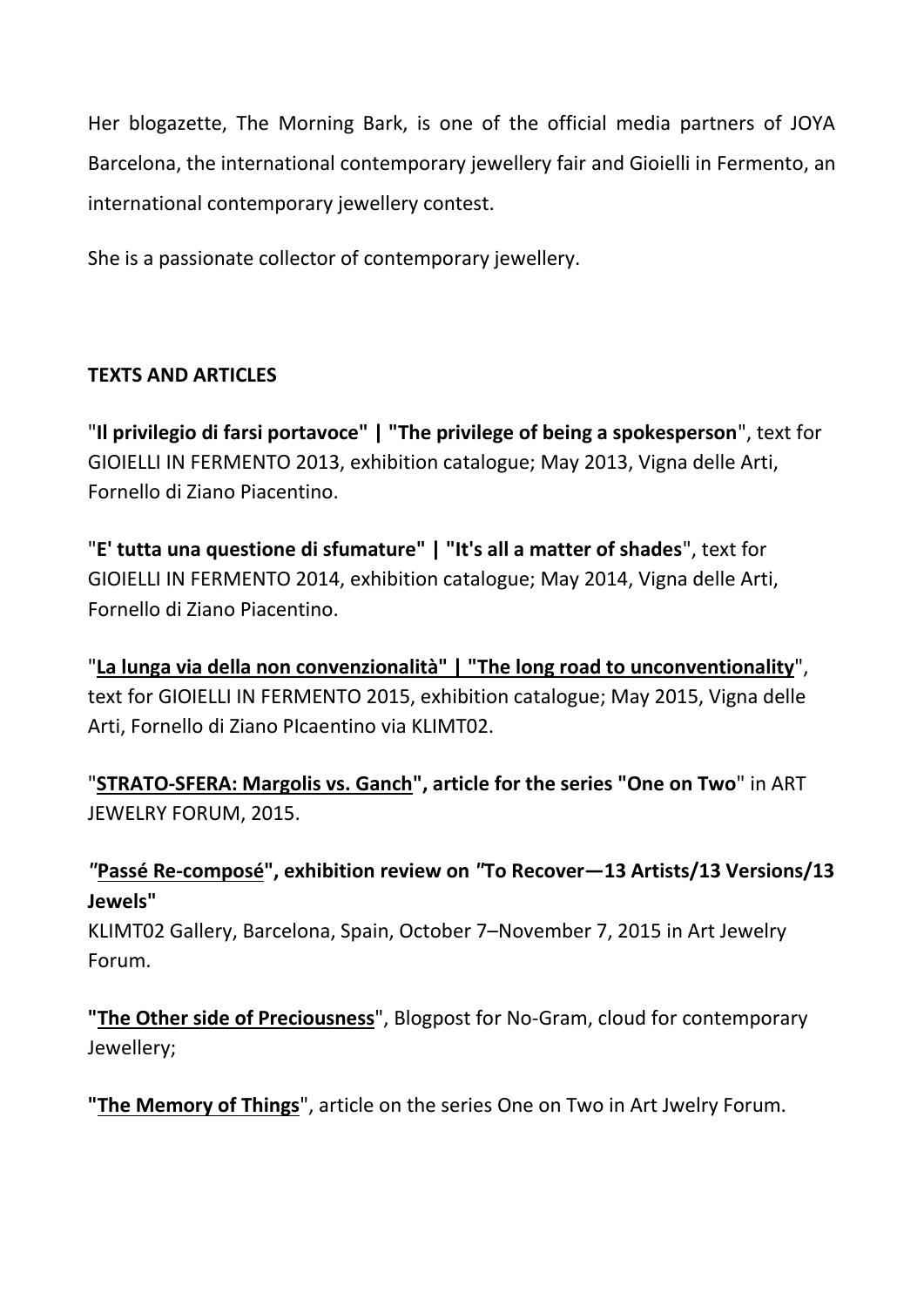"**Le vie delle Forme. Les Métissages per Gioielli in fermento 2016 | "The Formlines. Les Métissages for Gioielli in Fermento 2016**", text for GIOIELLI IN FERMENTO 2016, exhibition catalogue, may 2016, Vigna delle Arti, Fornello di Ziano Piacentino.

"**Nel territorio ibrido dei Métissages: una nuova ipotesi di ricerca**" lecture for the conference "Gioiello Contemporaneo: nuovi scenari e nuove tecnologie tra ricerca, moda e mercato", Padova, 5th november 2016;

**"THE LAWS OF AFFECTIONS – contemporary jewellery, framed memories, verses and layered reminiscences"**, Blogpost for No-Gram, cloud for contemporary Jewellery;

*"***SISTEMI COMPLESSI, SISTEMI DI FORME: nel territorio ibrido dei Métissages",** text for the exhibition catalogue of "NATURA PRETIOSA", Livorno, Museo di Storia maturale del Mediterraneo", 17-25 June 2017;

"**Un passé composé. Percorsi tra bagliori barocchi e ornamenti contemporanei**", lecture for Summer School Barocco Mediterraneo in Storia dell'Arte marchigiana, italiana ed europea, Università di Urbino, Urbino, 4-8 Settembre 2017.

"**MATERIO-TALK. Materials, words, languages, connexions**" text for the exhibition catalogue of the exhibition MATERIO-TALK, curated by Sébastien Carré, Paris, Ateliers de Paris, 9 November- 19 December 2017, circuit Parcours Bojooux.

"**TRA PRIMA MATERIA E PIETRA FILOSOFALE: l'Opus Alchymicum in quattro percorsi di gioielleria contemporanea**", conference for the event **Saggia\_Mente,** organized by tha Municipality of Padova, Department of Musea and Bibliotheques, Padova, Musei Civici Eremitani, Sala del Romanino, 27 March 2018.

**"CONTAMINAZIONI TRA ARTE E MODA. Confluenze e dialoghi tr aarti sorelle",**  lecture during the round-table organized by da Confartigianato – Unione Provinciale di Padova, under the patronage of the Maunicipality of Padova and AGC – Associaizone Gioiello Contemporaneo, Padova, Palazzo del monte di Pietà, 14 may 2018.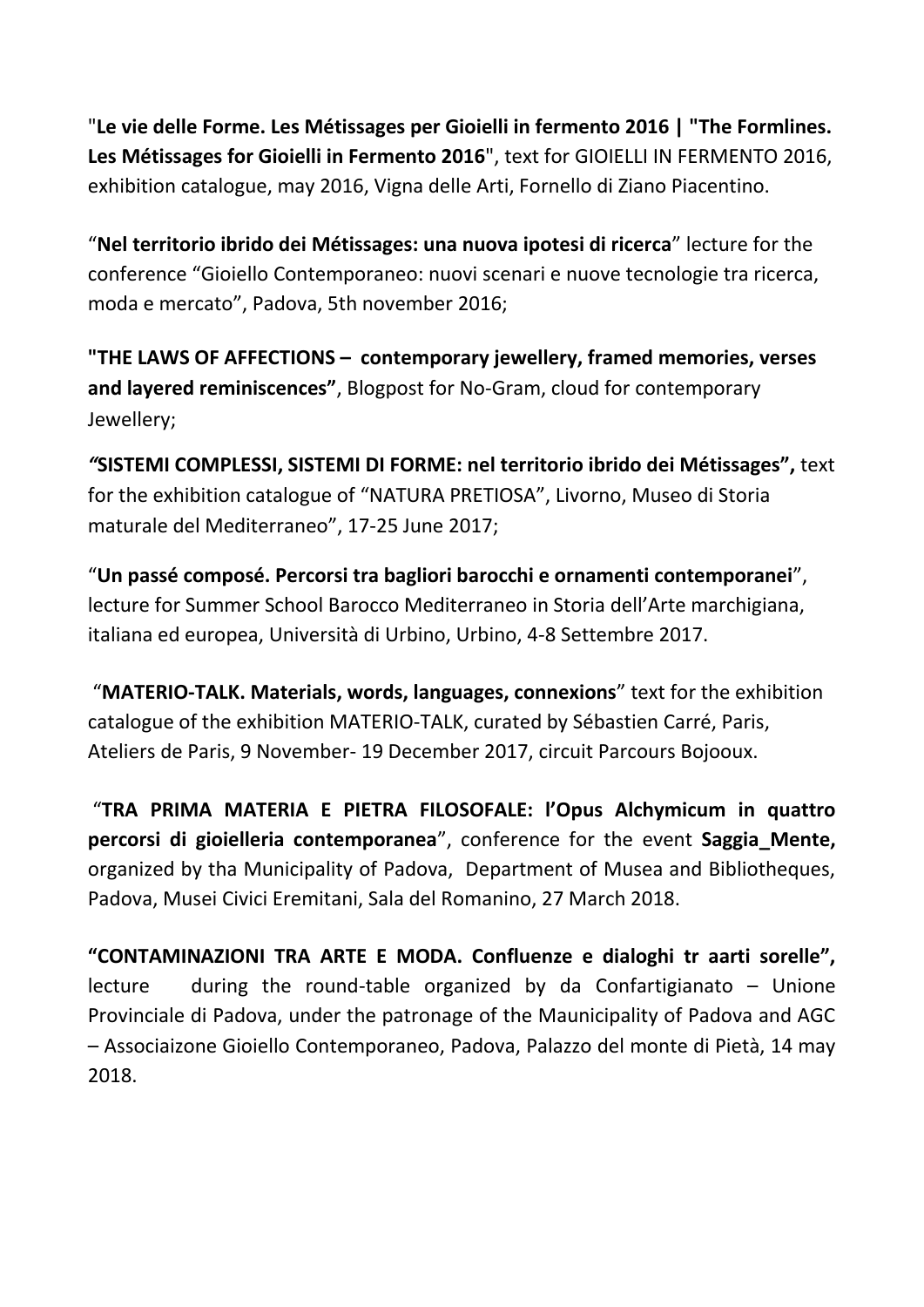## **EXHIBITIONS**

"**[Les Métissages. A new grammar of beauty](http://www.joyabarcelona.com/index.php/en/guest-exhibitions)**" dialogues between fashion and contemporary jewellery on the migrations of ideas at [JOYA](http://www.joyabarcelona.com/index.php/en/)  [BARCELONA](http://www.joyabarcelona.com/index.php/en/) 2015, Barcelona, 8-10th October 2015, [Arts Santa Mónica.](http://artssantamonica.gencat.cat/en/index.html)

"**[Les Métissages. A new frammar of beauty. Special Edition for GIOIELLI IN](https://www.facebook.com/events/605113172973120/)  [FERMENTO 2016](https://www.facebook.com/events/605113172973120/)**", 24 matching between contemporary jewellery and fashion, video installation for GIOIELLI IN FERMENTO 2016, Fornello di Ziano PIacentino, 8-22 May 2016.

"**Les Confluences | Las Confluencias | les Conflueciès | Ramon Casas and contemporary jewellery – Ramon Casas y la joyería contemporánea**", Barcelona, Museo del Modernismo de Barcelona, 22 September-16 October 2016.

"**Les Métissages. A new grammar of beauty. Special Edition for the exhbition NATURA PRETIOSA**", video installation for the exhibition organized by Agc – Associazione Gioiello Contemporaneo at Museo di Storia Naturale del Mediterraneo, Livorno, 17-25 giugno 2017;

"**THE [ALCHEMICAL](https://klimt02.net/events/exhibitions/alchemical-egg-hannah-gallery) EGG. Visions and revelations of an enigma**" – **Transformation, Alchemy and The Great Opus in five contemporary jewellers**. Exhibition organized in collaboration with [Hannah](http://klimt02.net/hannahgallery/) Gallery by Klimt02 and Joya Barcelona [International](http://www.joyabarcelona.com/index.php/en/) Art [Jewellery](http://www.joyabarcelona.com/index.php/en/) Fair, Barcelona, 4th October – 10th November 2017.

**THE ALCHEMICAL EGG. Visions et révélations d'une Enigme**" – Exhibition organized in collaboration with [Hannah](http://klimt02.net/hannahgallery/) Gallery by Klimt02 and Joya Barcelona [International](http://www.joyabarcelona.com/index.php/en/) Art [Jewellery](http://www.joyabarcelona.com/index.php/en/) Fair at Galerie La Joaillerie par Mazlo, Paris,  $10<sup>th</sup>$  February – 24 march 2018